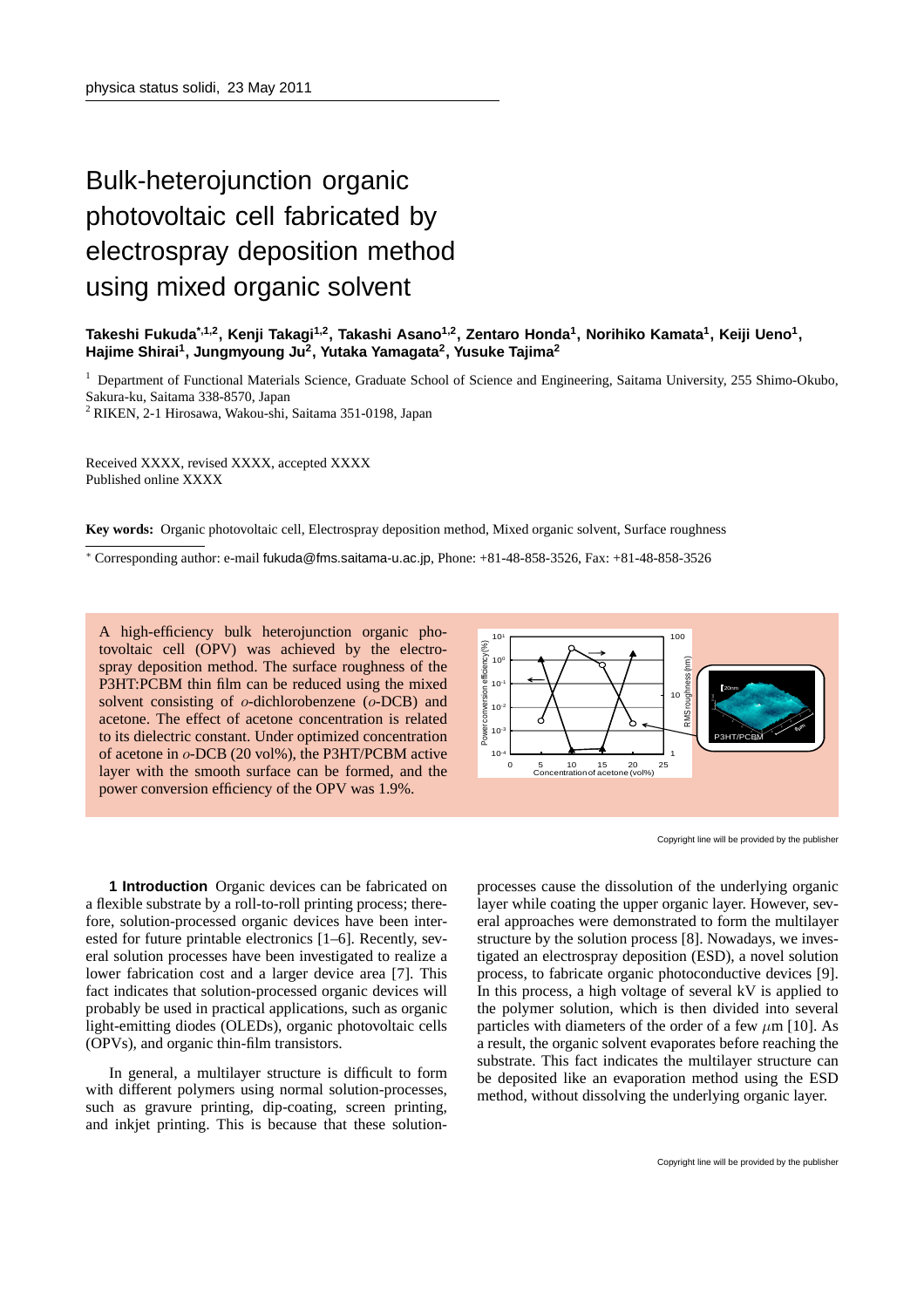Recently, J. S. Kim reported an OPV fabricated by the ESD method [11]. The reported device performance is almost same as the reference device fabricated by the spincoating process. However, the solvent vapor soaking technique is necessary to reduce the surface roughness of the poly(3-hexylthiophene) (P3HT)-doped-(6,6)-phenyl-C61 butyric acid methyl ester (PCBM) layer. Another approach is the mixed organic solvent technique. In a previous paper, J. Ju demonstrated that the surface roughness of the organic thin film was improved through the addition of *N*,*N*-dimethyl formamide in toluene with different vapor pressures [12].

In this letter, we investigated the relationship between the concentration of the solvent mixture (*o*-dichlorobenzene (*o*-DCB)/acetone) in the ESD coating process and the surface roughness of the P3HT:PCBM thin film. Finally, we also estimated the device performance of the OPV fabricated by the ESD method with the mixed organic solvent technique.

**2 Experimental** A glass capillary was fabricated using a puller (PC-10, Narishige) and a microforge (MF-900, Narishige). The inner diameter of the glass capillary was approximately 50  $\mu$ m. A positive high voltage was applied to a copper wire in the P3HT and PCBM solution using a high voltage source (HJPQ-30P1, Matsusada Precision). The earthed line was connected to a patterned indium tin oxide (ITO) layer on top of the glass substrate.

An OPV was fabricated in a subsequent process. At first, 1.2 mg of P3HT and 1.0 mg of PCBM were mixed into 1 ml of *o*-DCB. Then, acetone was added into the resulting solution. Concentrations of acetone were 5 (device A), 10 (device B), 15 (device C), and 20 vol% (device D), respectively. In addition, an ITO-coated glass substrate was cleaned in solvent and deionized water under ultrasonic waves, and was treated with ultraviolet ozone cleaning for 20 min. After spin-coating PEDOT:PSS (Clevious PH500) at 5000 rpm for 1 min, the sample was annealed at 140 *◦*C for 10 min in nitrogen atmosphere. The P3HT and PCBM layer was deposited by the ESD method in air, and the Al electrode (130 nm) was successively thermally evaporated in a vacuum chamber. The deposition time of the ESD process was fixed 40 min for all the ESD processes. Finally, the fabricated device was annealed at 140 *◦*C for 20 min to form the bulk-heterojunction structure. The distance from the glass capillary to the glass substrate was 10 cm, and the active area was 8 mm<sup>2</sup> . **Example 1.1** The intertino of the solvent initing the concentration of the solvent mixture (c-dictahloroherane of the DSIT-TCBM thin film. Finally, we **Figure 1** (co-DCB)/acetone) in the ESD coating process and the sur-<br>

Current density-voltage characteristics were measured using a Keithley serious 2400 digital source meter under the standard solar spectrum (AM 1.5G, 100 mW/cm<sup>2</sup> ). In addition, the spray diameter was measured using a chargecoupled device camera (Watec, WAT-902B).

**3 Results and discussion** Figure 1 shows the current density-voltage characteristics of devices A, B, C, and



**Figure 1** Current density-voltage characteristics of OPVs fabricated by the ESD method with different concentrations of acetone in *o*-DCB.

trations of acetone. The short-circuit current densities of devices B (10 vol%) and C (15 vol%) were quite low compared to the devices A (5 vol%) and D (20 vol%). The short-circuit current densities were less than 10  $\mu$ A/cm<sup>2</sup> for both devices B and C, and the power conversion efficiencies (PCEs) were 0.00015% (device B) and 0.00017% (device C). On the other hand, the photovoltaic characteristics of the device D was drastically improved compared to the devices B and C. The PCE of the device D was 1.9%, and it was a little lower than the reference device fabricated by the spin-coating process (2.7%). The short-circuit current density of  $7.44 \text{ mA/cm}^2$ , the open-circuit voltage of 0.57V, and the fill factor of 0.45 were achieved for the device D. In addition, the P3HT:PCBM solution was aggregated by adding the acetone over 20 vol%.

The measured thicknesses of the P3HT:PCBM layers were 120, 65, 75, 150, and 130 nm for devices A, B, C, D, and the reference device, respectively. In general, the device performance in influenced by the surface roughness of the P3HT:PCBM layer. In addition, the evaporation speed and spray diameter will be dominant factors affecting the surface roughness of an organic thin film. Figure 2 shows the relationship between the concentration of acetone on the spray diameter at 6 mm far from the tip of the glass capillary. The spray diameter increased with increasing concentration of acetone. This phenomena is caused by charged P3HT:PCBM droplets [13], which spread due to the static electrical force by applying the high voltage. Therefore, the large relative dielectric constant of acetone (20.7) compared to *o*-DCB (9.9) causes the spread spray diameter. In our experimental result, the thickest P3HT:PCBM layer was observed at 20 vol%. In general, the large spray diameter causes the slow deposition rate; however, the supply speed of the P3HT:PCBM solution tends to increase with increasing concentration of acetone.